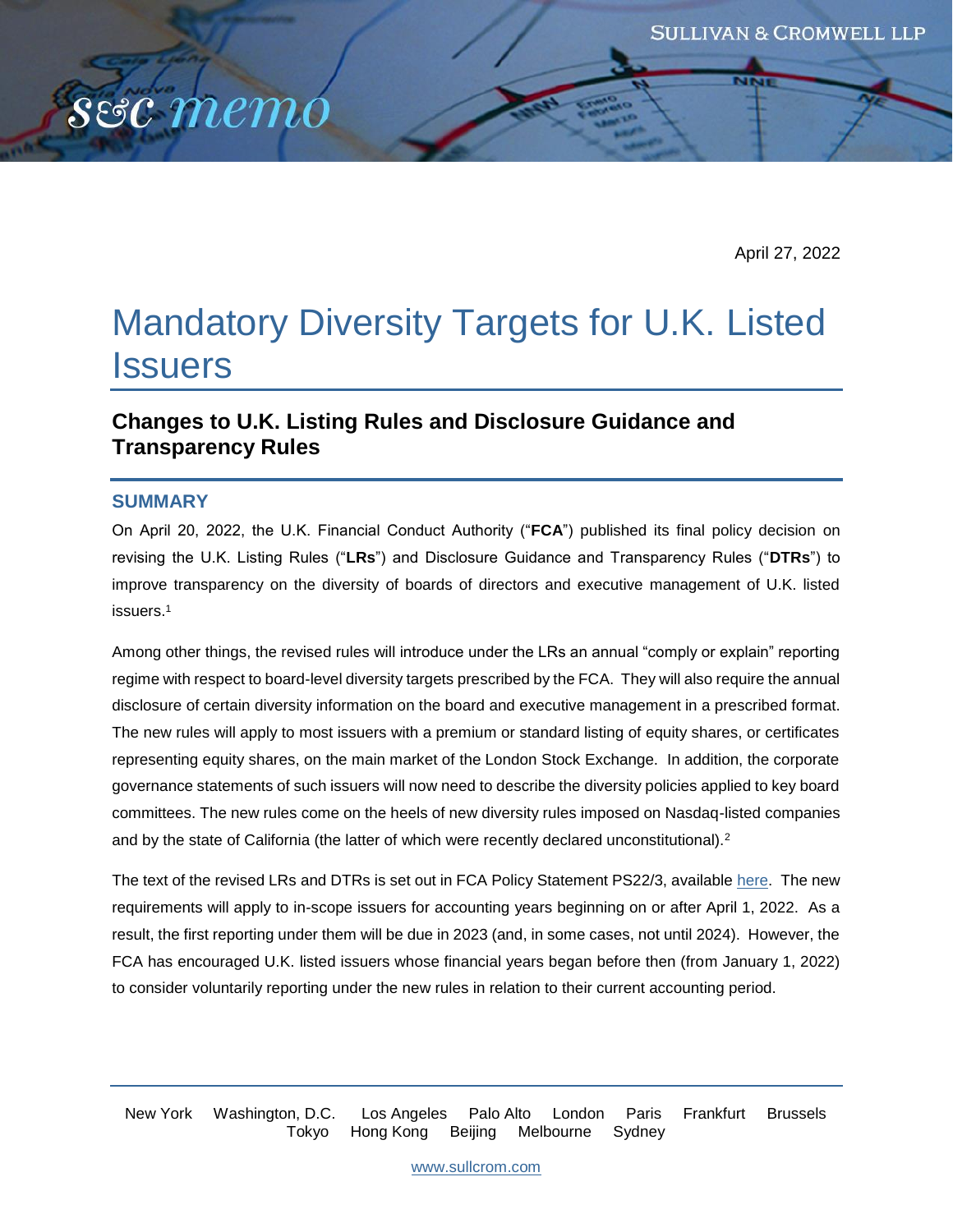## **AMENDMENTS TO THE LISTING RULES**

Chapters 9 and 14 of the LRs are being amended to require any in scope issuer (as described below) to publish in its annual financial report a "comply or explain" statement on whether it has achieved the following diversity targets, as at a chosen reference date within its accounting period:

- At least 40% of the board are women.
- At least one of the senior board positions (Chair, Chief Executive Officer (CEO), Senior Independent Director (SID) or Chief Financial Officer (CFO)) is a woman.
- At least one member of the board is from a minority ethnic background (as set out in categories used by the U.K. Office for National Statistics).

If an issuer does not meet one or more targets, it will be required to disclose that it has not done so and explain the reasons for not meeting those targets.

In addition, issuers will be required to disclose numerical data on the sex and gender identity and ethnic diversity of the board, senior board positions (Chair, CEO, SID or CFO) and the most senior level of executive management. The new rules prescribe the information to be included and the tabular format in which it must be set out.

The revised LRs also include guidance stating that a U.K. listed issuer may also wish to include the following in its annual financial reports to provide further context:

- A brief summary of any key policies, procedures and processes, and any wider context, that it considers contributes to improving the diversity of its board and executive management.
- Any mitigating factors or circumstances which make achieving diversity on its board more challenging (for example, the size of the board or the country where its main operations are located).
- Any risks it foresees in being able to meet or continue to meet the above board diversity targets in the next accounting period, or any plans to improve the diversity of its board.

The new rules will apply to issuers (wherever incorporated) with a premium or standard listing of equity shares, or certificates representing equity shares, on the main market of the London Stock Exchange. Closed-ended investment funds and sovereign controlled companies are included, but openended investment companies and "shell companies" are excluded.<sup>3</sup>

## **AMENDMENTS TO THE DTRS**

DTR 7.2.8AR currently requires any in-scope issuer to describe in its corporate governance statement the diversity policy applied to its administrative, management and supervisory bodies (such as its board). If no such policy is applied, issuers are required to explain why that is the case.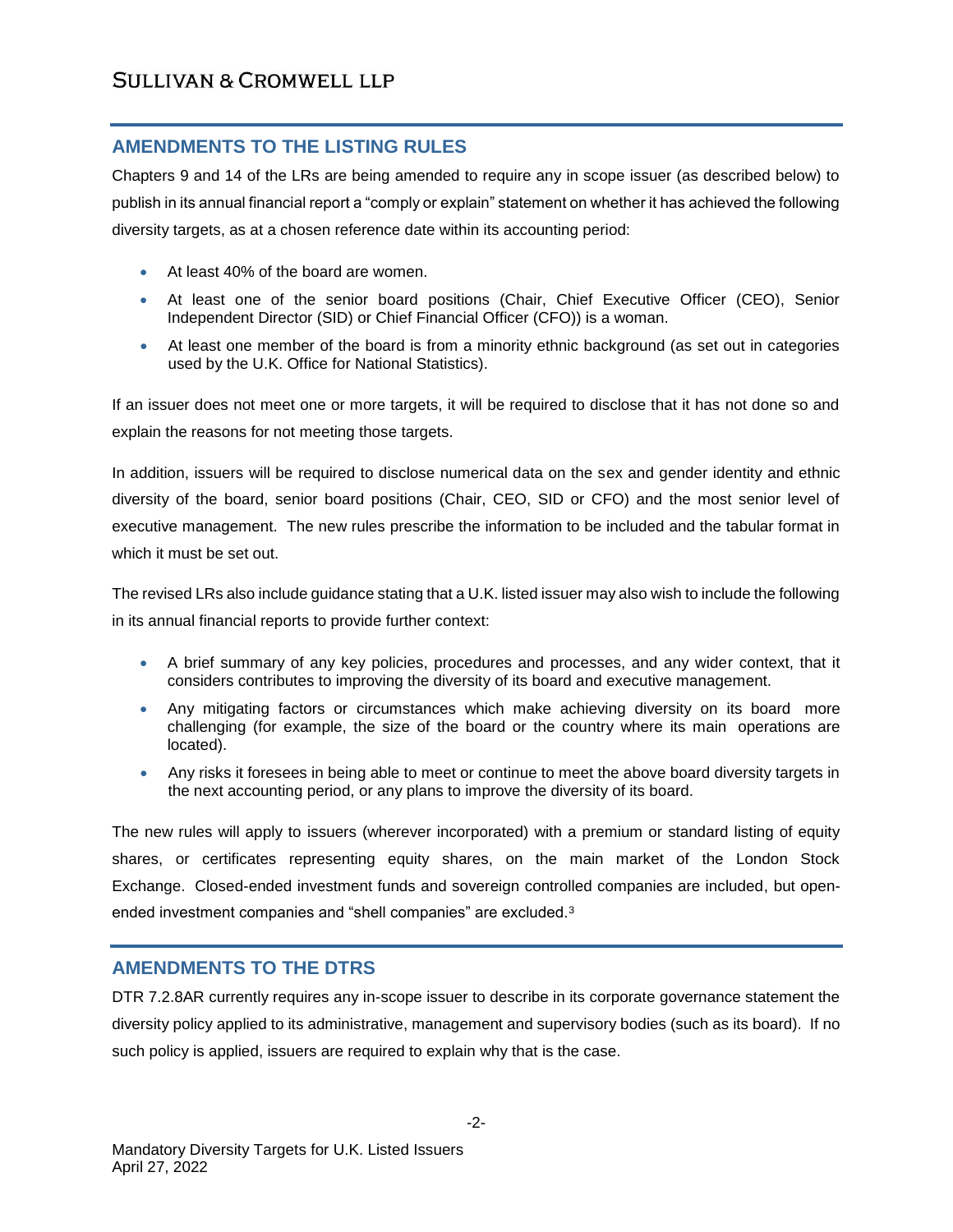# **SULLIVAN & CROMWELL LLP**

This rule will be amended so as to expand the reporting requirements to cover the diversity policies of the remuneration, audit and nomination committees. It will also be amended to indicate that reporting on diversity policies may consider additional diversity characteristics than under the current rules. Presently, only age, gender, and educational and professional backgrounds are specifically listed as characteristics to which diversity policies may have regard. Ethnicity, sexual orientation, disability and socio-economic background will now be added to that indicative list.

As above, this requirement, by operation of the Listing Rules, applies to overseas issuers (wherever incorporated) with a premium or standard listing of equity shares, or certificates representing equity shares, on the main market of the London Stock Exchange. It also applies to U.K. incorporated companies with equity or debt securities admitted to trading on any U.K. regulated market.

\* \* \*

### **ENDNOTES**

Copyright © Sullivan & Cromwell LLP 2022

<sup>1</sup> Financial Conduct Authority, PS 22/3, "Diversity and inclusion on company boards and executive management", April 20, 2022, *available at* [https://www.fca.org.uk/publication/policy/ps22-3.pdf.](https://www.fca.org.uk/publication/policy/ps22-3.pdf)

<sup>2</sup> *See* Sullivan & Cromwell, Nasdaq Proposes Board Diversity Requirements (December 14, 2020)*, available at* [https://www.sullcrom.com/files/upload/SC-Publication-Nasdaq-Proposes-Board-](https://www.sullcrom.com/files/upload/SC-Publication-Nasdaq-Proposes-Board-Diversity-Requirements.pdf)[Diversity-Requirements.pdf](https://www.sullcrom.com/files/upload/SC-Publication-Nasdaq-Proposes-Board-Diversity-Requirements.pdf) and Sullivan & Cromwell, California State Court Declares AB 979 Unconstitutional (April 5, 2022), *available at* [https://www.sullcrom.com/files/upload/sc-publication](https://www.sullcrom.com/files/upload/sc-publication-california-state-court-declares-ab-979-unconstitutional.pdf)[california-state-court-declares-ab-979-unconstitutional.pdf.](https://www.sullcrom.com/files/upload/sc-publication-california-state-court-declares-ab-979-unconstitutional.pdf)

 $3 \text{ A}$  "shell company" is an issuer whose: (i) assets consist solely or predominantly of cash or shortdated securities; or (ii) predominant purpose or objective is to undertake an acquisition or merger, or a series of acquisitions or mergers.